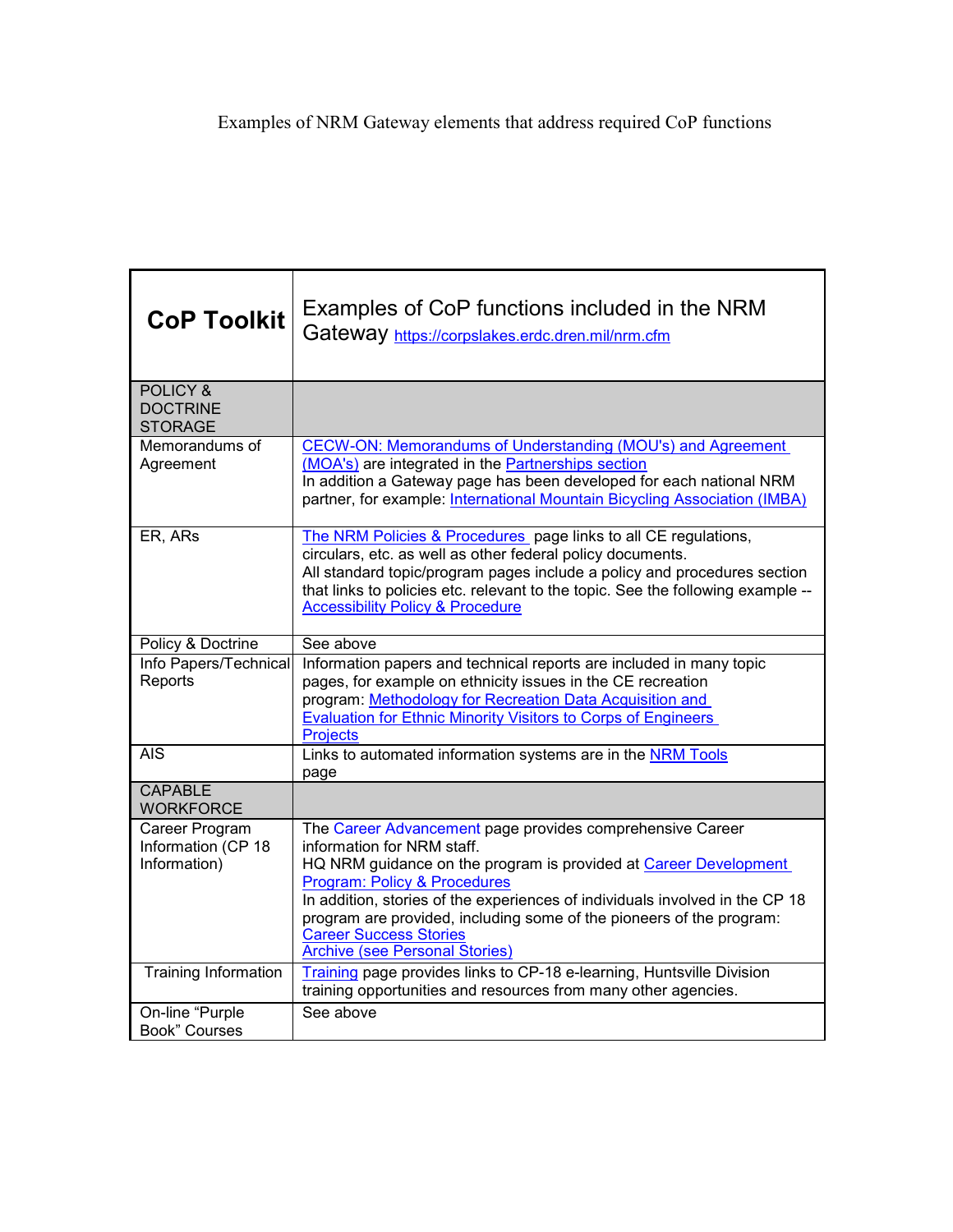| <b>ORGANIZATIONAL</b>      |                                                                                                                                      |
|----------------------------|--------------------------------------------------------------------------------------------------------------------------------------|
| <b>COMMUNICATION</b>       |                                                                                                                                      |
|                            |                                                                                                                                      |
| In house SME               | The NRM SmartBook will direct you to SMEs under appropriate                                                                          |
| locators and               | topics, along with the information they have contributed to the site.                                                                |
| CoP Teams                  | Current Teams and members are listed in the SmartBook.                                                                               |
| Collaboration:             | The Gateway has been used for direct field input for regulation review,                                                              |
| On line editing            | policy review, and comment.                                                                                                          |
|                            |                                                                                                                                      |
| Collaboration:             | The NRM Community Forum is open to any Corps NRM Employee. This                                                                      |
| <b>NRM Community</b>       | discussion area is "behind the castle" and therefore cannot be viewed by                                                             |
| Forum                      | the public.                                                                                                                          |
|                            |                                                                                                                                      |
| <b>Newsletter Activity</b> | These are examples of the periodic Recreation, Stewardship, and                                                                      |
|                            | Partnership Newsletters that are linked from the Gateway home page.                                                                  |
|                            |                                                                                                                                      |
| Web Meetings and           | The site archives content presented in webcasts and                                                                                  |
| Conference                 | Conference/Workshop/Meetings Proceedings under the homepage                                                                          |
| Proceedings                | Learning tab.                                                                                                                        |
|                            |                                                                                                                                      |
|                            |                                                                                                                                      |
|                            |                                                                                                                                      |
|                            |                                                                                                                                      |
| <b>LEARNING</b>            |                                                                                                                                      |
| <b>ORGANIZATION</b>        |                                                                                                                                      |
| Frequently asked           | Included for many topic areas. See examples:                                                                                         |
| questions (FAQ)            | <b>Partnerships: Frequently Asked Questions,</b>                                                                                     |
|                            | <b>Accessibility: Frequently Asked Questions and</b>                                                                                 |
|                            | <b>National Uniform Program: Frequently Asked Questions</b>                                                                          |
| Good Enough to             | The "GETS" tab takes you to all Good Enough to Share (GETS) pages                                                                    |
| Share (GETS)               | and Lessons Learned pages.                                                                                                           |
| and                        | This function is Included in most topic areas. See examples                                                                          |
| Lessons Learned            | below.                                                                                                                               |
|                            |                                                                                                                                      |
|                            | <b>Visitor Assistance: Good Enough to Share</b>                                                                                      |
|                            | Recreation Use Fees: Good Enough to Share<br><b>Recreation Facilities Standards: Lessons Learned</b>                                 |
|                            | <b>Accessibility: Lessons Learned</b>                                                                                                |
| Processes                  | Included for many topic areas. See Partnerships for their robust                                                                     |
|                            | How To section, linking to process information, for example                                                                          |
| <b>Best Practices</b>      | <b>Partnerships: Grants/Alternative Funding Sources</b><br>See Good Enough to Share - This is the term NRM field staff prefer to use |